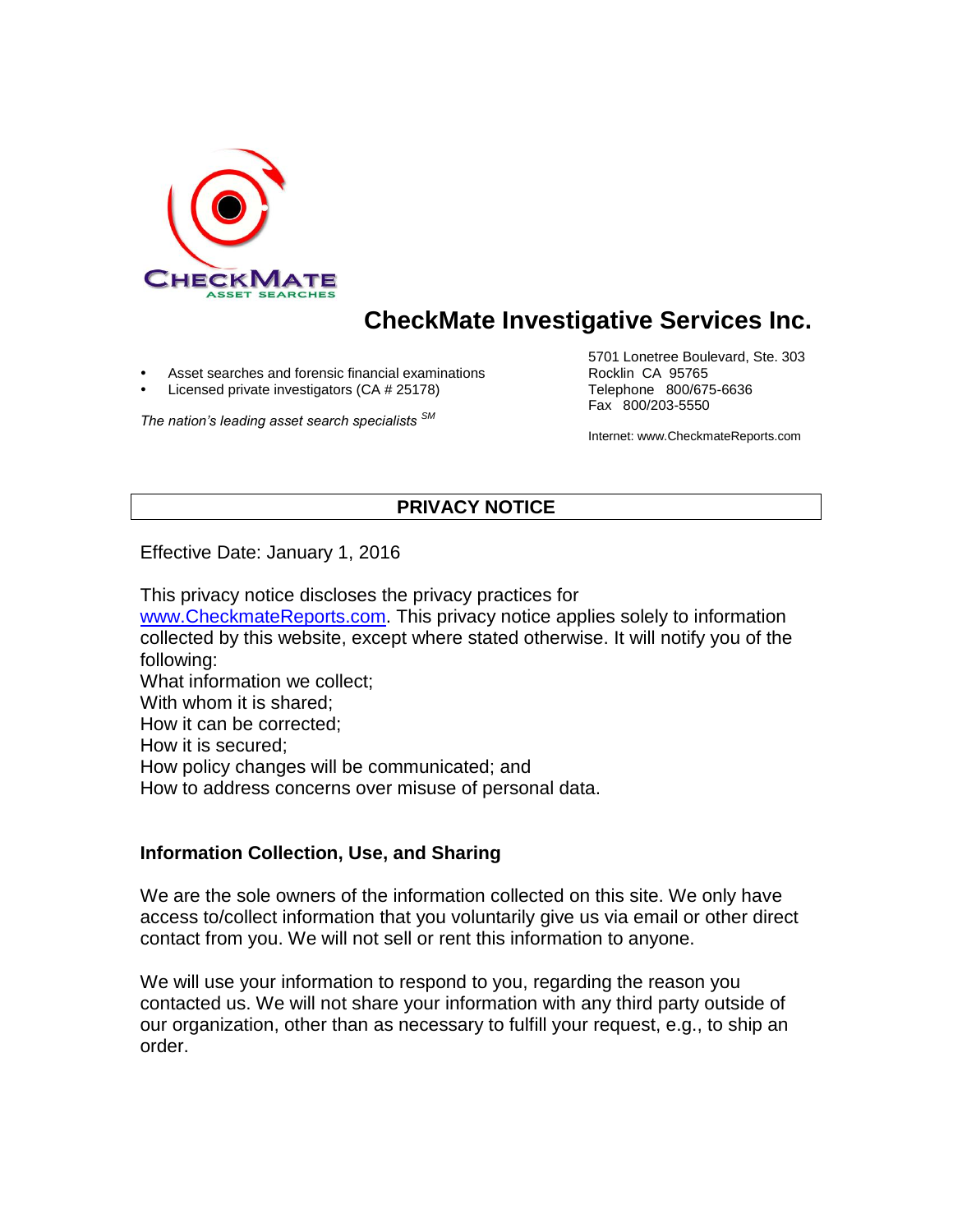Page 2 PRIVACY POLICY

Unless you ask us not to, we may contact you via email in the future to tell you about specials, new products or services, or changes to this privacy policy.

## **Your Access to and Control Over Information**

You may opt out of any future contacts from us at any time. You can do the following at any time by contacting us via the email address or phone number provided on our website:

- See what data we have about you, if any.
- Change/correct any data we have about you.
- Have us delete any data we have about you.
- Express any concern you have about our use of your data.

### **Security**

We take precautions to protect your information. When you submit sensitive information via the website, your information is protected both online and offline.

Wherever we collect sensitive information (such as credit card data), that information is stored using proprietary protection methods to help keep the data secure.

While we use protection schemes to protect sensitive information transmitted online, we also protect your information offline. Only employees who need the information to perform a specific job (e.g, billing or customer service) are granted access to personally identifiable information. The computers/servers on which we store personally identifiable information are kept in a secure environment.

### **Notification of Changes**

Whenever material changes are made to the privacy notice, an updated version with a revision date will be uploaded to our site.